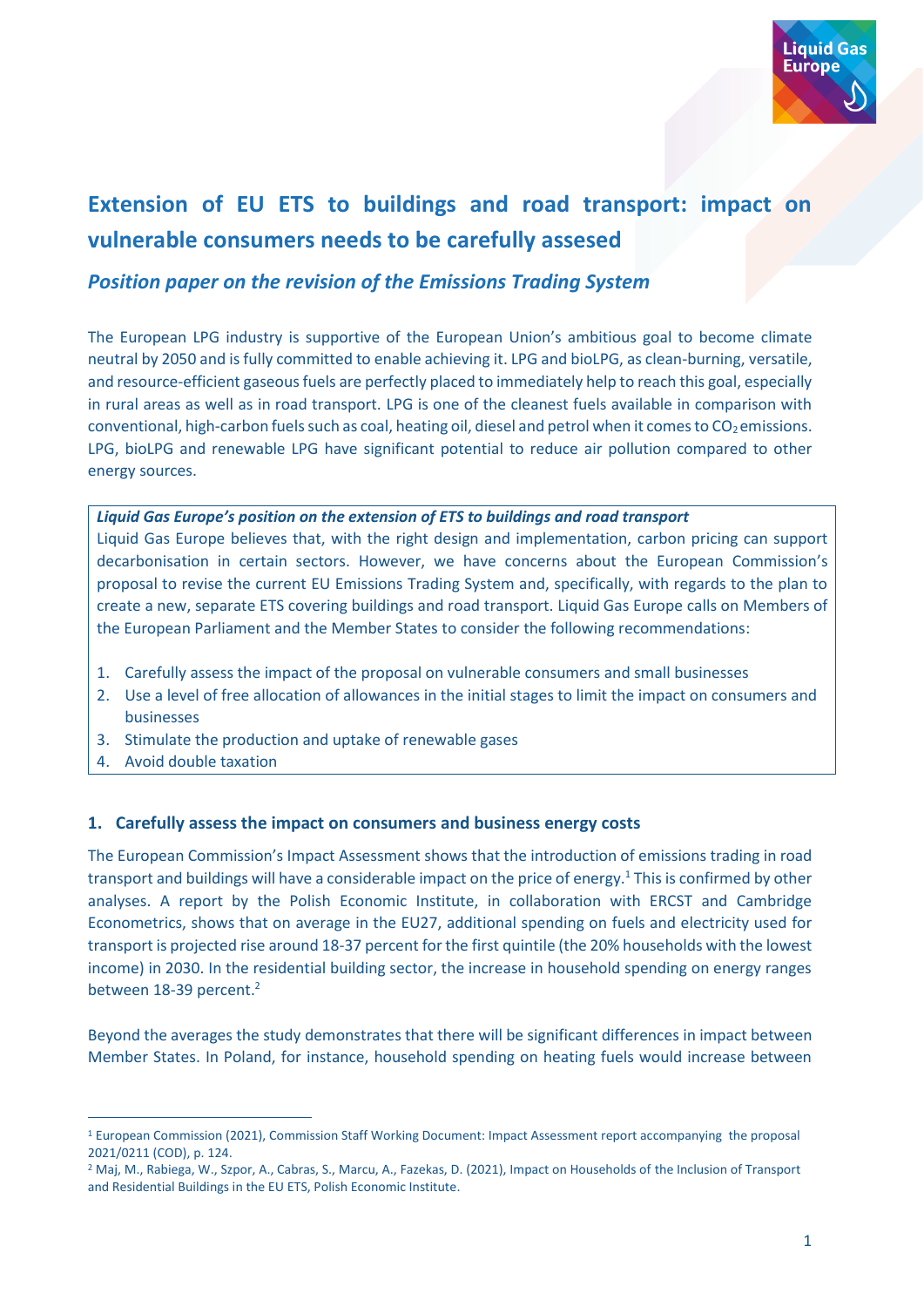

39-83%. Eastern European countries, like Poland, have a colder climate, use more heating and will therefore face higher emission costs.

Another recent study commissioned by the Flemish Government, starting from a carbon price projection ranging between €70/t to €100/t, found that the expansion of EU ETS to heating and transport in Flanders would increase household expenditures for heating and transport fuels between €322 (+19%) and €460  $(+28%)$  per year in 2030<sup>3</sup>. It needs to be noted that the impact of carbon pricing comes on top of the tax – and price – increases following the revision of the Energy Taxation Directive.

Furthermore, it is important to understand that the proposal will not impact households equally. Especially in the case of heating fuels, the extension of emissions trading will have a stronger impact on lower income households, as they tend to spend greater portions of their income on heating. When it comes to road transport, it is the lower-middle to middle class that will be most affected. Next to households, also business will see their energy expenditures increase.

As our members have strong customer bases in rural areas in which around 22,5 percent of people in are at risk of poverty or social exclusion, Liquid Gas Europe deems it of critical importance that the extension of EU ETS does not exacerbate energy and mobility poverty. Furthermore, public support for climate neutrality will come under pressure when policy leads to an unjust energy transition in which certain vulnerable groups and areas are left behind.

Liquid Gas Europe would also like to call attention to the impact on the 'regulated entities', i.e. the fuel suppliers that will be covered by the new system. Compliance with the new obligations under the new EU ETS will come at a significant cost. Monitoring and reporting fuel quantities and managing carbon allowance needs will require investments in terms of human resources and IT infrastructure. Liquid Gas Europe is concerned that the proposed new ETS will result in a disproportionate economic burden for LPG distributing companies, as the fabric of the LPG sector is to an important extent made up of SMEs and family owned business. Therefore, we call on the European Parliament and the Member States, to carefully consider the impact of the proposal on vulnerable consumers and small businesses.

## **2. Free allocation should be used in the initial states to limit the impact on consumers and businesses**

To reduce the costs to consumers and limit the shock to businesses that sell fuels in the heat and transport sectors, a level of free allocation in the initial stages is necessary. Including a level of free allocation would have no impact on the speed of decarbonisation, as the cap and linear reduction factor would remain unchanged but would reduce the costs of this policy.

## **3. Avoid double taxation**

The proposal states that member states will have the power to decide the interaction between the ETS and national carbon taxes. While it seems unlikely that member states would want to apply a double carbon tax, some may increase the ETS price through national mechanisms.

<sup>&</sup>lt;sup>3</sup> A Climact and Öko Institute (2021), [Study on the inclusion of transport and buildings in an EU Emission trading system.](https://energiesparen.be/sites/default/files/atoms/files/VEKA%20study%20ETS%20transport%20buildings_0.pdf)